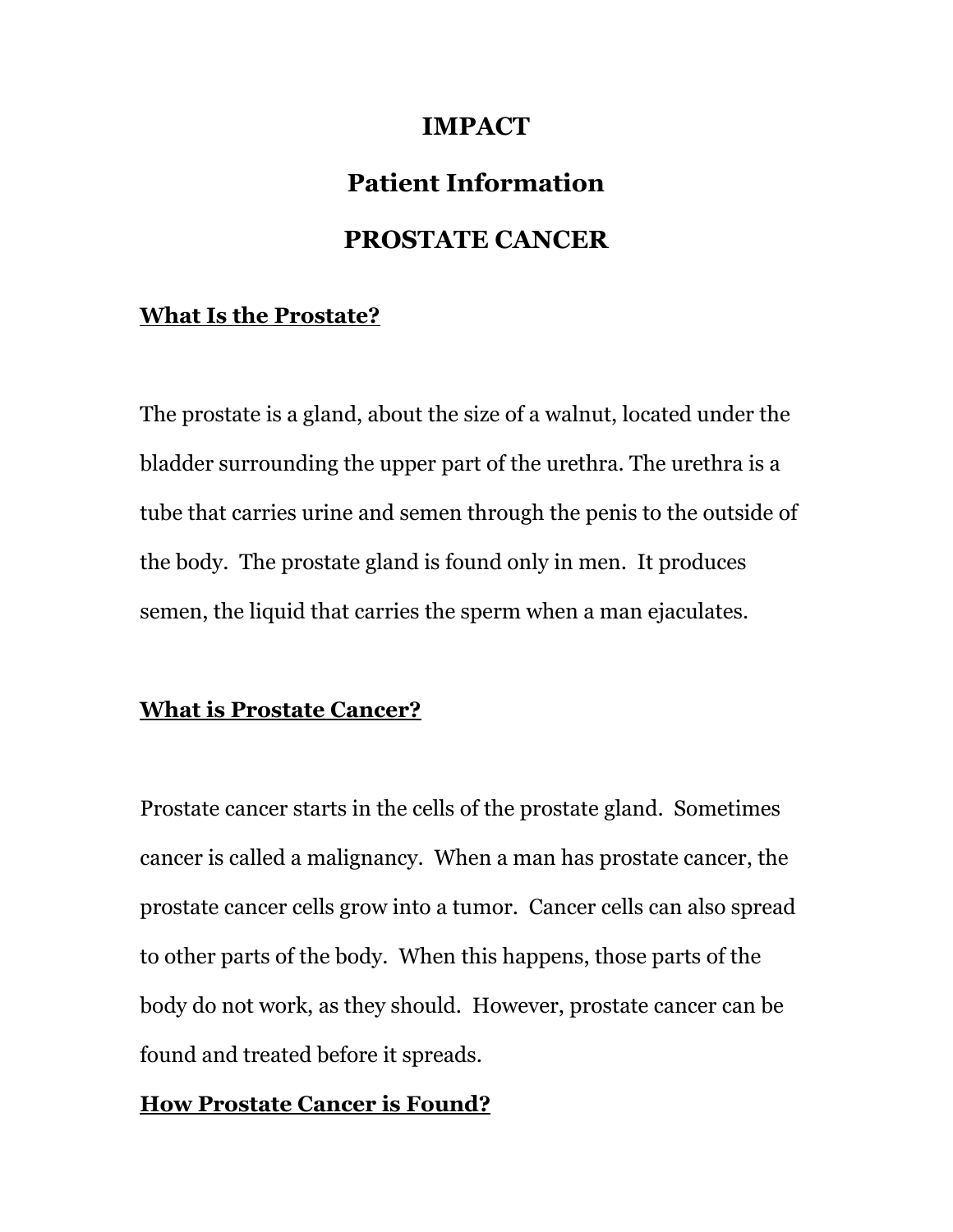As with most cancers, prostate cancer is easier to treat if it is found early, before it has spread outside of the prostate gland. Cancers found by DRE and/or PSA testing are usually smaller than cancers found after you begin to have problems with your urine or feel ill.

The PSA test is a blood test that measures the amount of prostate specific antigen made by the prostate gland. Blood is taken from the arm and is tested in a laboratory for prostate specific antigen, a substance made by the prostate gland. High levels of PSA may mean that a man might have prostate cancer.

Other problems with the prostate gland may make your PSA high. If your PSA is high, other tests will be done if a high PSA is being caused by prostate cancer.

A digital rectal exam (DRE) is the way that your doctor can feel your prostate gland. Your doctor will put on gloves and put a finger into your rectum. You will be asked to bend over. By doing this, your doctor can tell if your prostate feels normal or not. It may be